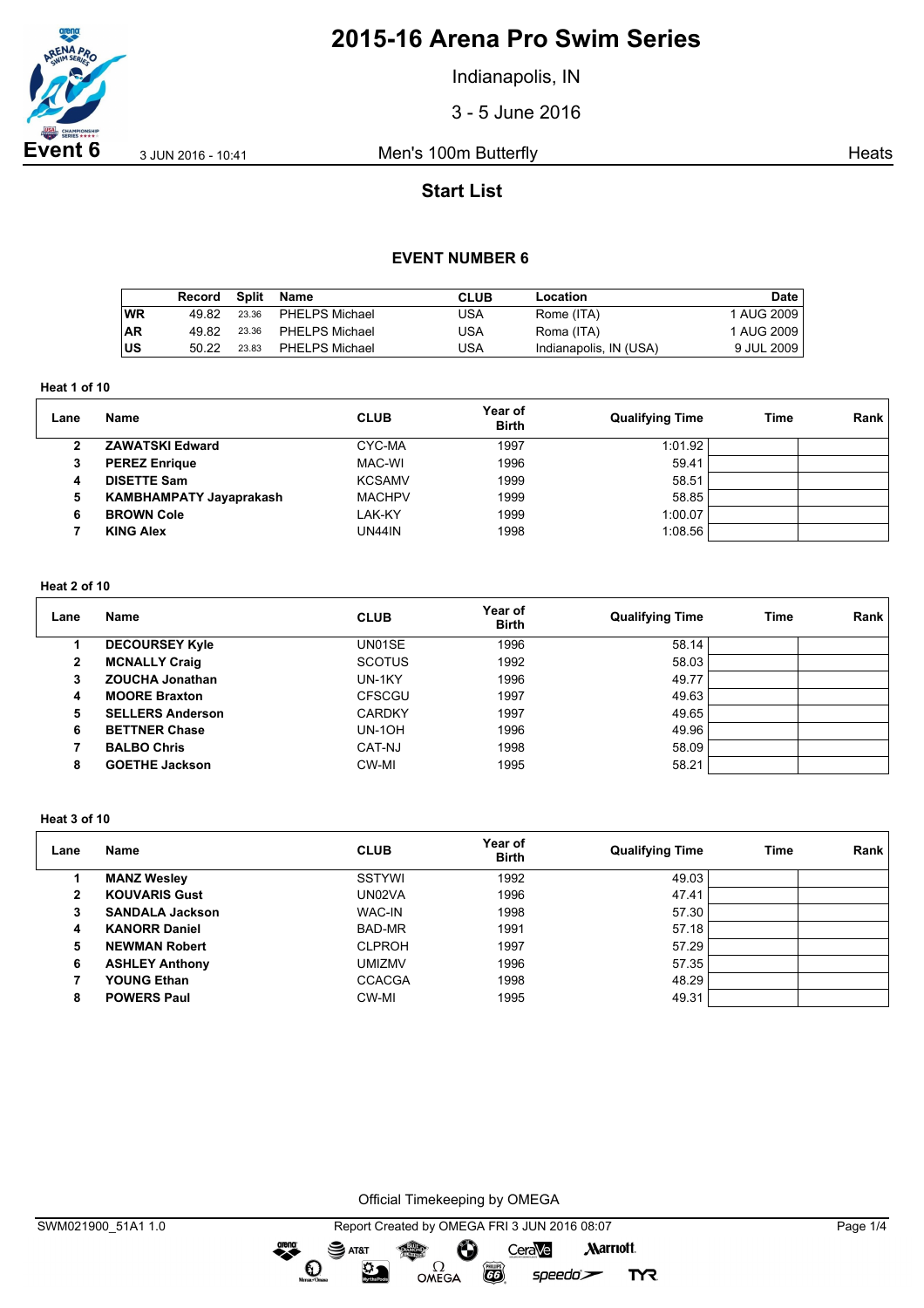

Indianapolis, IN

3 - 5 June 2016

**Event 6** 3 JUN 2016 - 10:41 Men's 100m Butterfly **Event 6** 3 JUN 2016 - 10:41

# **Start List**

## **EVENT NUMBER 6**

**Heat 4 of 10**

| Lane | Name                       | <b>CLUB</b>   | Year of<br><b>Birth</b> | <b>Qualifying Time</b> | <b>Time</b> | Rank |
|------|----------------------------|---------------|-------------------------|------------------------|-------------|------|
|      | <b>COOK Zach</b>           | <b>GCATIN</b> | 2000                    | 57.15                  |             |      |
| 2    | <b>GINIECZKI Christian</b> | <b>MACHPV</b> | 1998                    | 57.07                  |             |      |
| 3    | <b>LEWIS Grant</b>         | <b>UN29IN</b> | 1996                    | 56.99                  |             |      |
| 4    | <b>ANDERSON Hugh</b>       | <b>MACHPV</b> | 1988                    | 56.72                  |             |      |
| 5    | <b>FORDE Clayton</b>       | LAK-KY        | 1997                    | 56.91                  |             |      |
| 6    | <b>TOETZ Alex</b>          | UN34IN        | 1994                    | 56.99                  |             |      |
|      | <b>JERDEN Matthew</b>      | UN40IN        | 1998                    | 57.11                  |             |      |
| 8    | <b>KENT Jackson</b>        | <b>NACSIN</b> | 1998                    | 57.17                  |             |      |

#### **Heat 5 of 10**

| Lane         | Name                     | <b>CLUB</b>   | Year of<br><b>Birth</b> | <b>Qualifying Time</b> | Time | Rank |
|--------------|--------------------------|---------------|-------------------------|------------------------|------|------|
|              | <b>NICHOLSON Chris</b>   | <b>RACECO</b> | 1997                    | 56.67                  |      |      |
| $\mathbf{2}$ | <b>MURPHY James</b>      | <b>MACHPV</b> | 1997                    | 56.58                  |      |      |
| 3            | <b>DVORCHAK Drew</b>     | <b>UMIZMV</b> | 1996                    | 56.44                  |      |      |
| 4            | <b>SCHAETZLE Griffin</b> | <b>UMIZMV</b> | 1997                    | 56.33                  |      |      |
| 5            | <b>RUSSELL Jack</b>      | BBA-MI        | 1997                    | 56.39                  |      |      |
| 6            | <b>WILLIAMS Kai</b>      | CW-MI         | 1997                    | 56.53                  |      |      |
|              | <b>SHORT Cole</b>        | <b>STARIN</b> | 1998                    | 56.65                  |      |      |
| 8            | <b>HASEMANN Nicholas</b> | UN-1KY        | 1995                    | 56.69                  |      |      |

#### **Heat 6 of 10**

| Lane         | Name                   | <b>CLUB</b>   | Year of<br><b>Birth</b> | <b>Qualifying Time</b> | Time | Rank |
|--------------|------------------------|---------------|-------------------------|------------------------|------|------|
|              | <b>DUDZINSKI Kyle</b>  | CW-MI         | 1992                    | 56.08                  |      |      |
| $\mathbf{2}$ | <b>BYBEE Cody</b>      | DR-OH         | 1999                    | 55.92                  |      |      |
| 3            | <b>MANKUS Luke</b>     | <b>UMIZMV</b> | 1997                    | 55.75                  |      |      |
| 4            | <b>CHETCUTI Andrew</b> | UN01GA        | 1992                    | 55.55                  |      |      |
| 5            | <b>YOUNG Joe</b>       | <b>UN35IN</b> | 1997                    | 55.74                  |      |      |
| 6            | <b>KELTON Grant</b>    | <b>UMIZMV</b> | 1995                    | 55.88                  |      |      |
|              | <b>EATON Colin</b>     | CW-MI         | 1993                    | 55.96                  |      |      |
| 8            | <b>ANDERSON Bowen</b>  | <b>STARIN</b> | 1997                    | 56.24                  |      |      |

Official Timekeeping by OMEGA

dreng: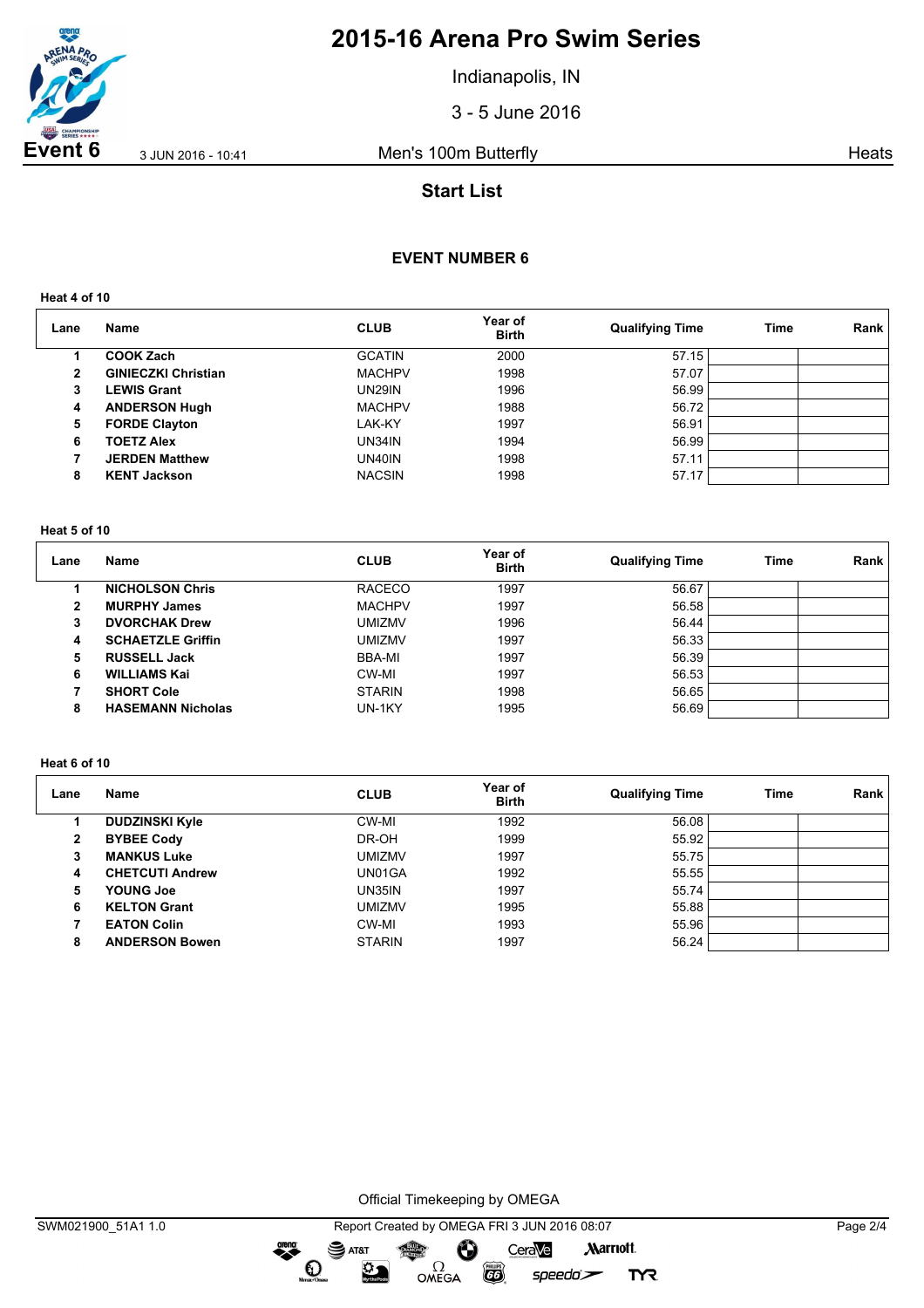

Indianapolis, IN

3 - 5 June 2016

**Event 6** 3 JUN 2016 - 10:41 Men's 100m Butterfly **Event 6** 3 JUN 2016 - 10:41

# **Start List**

## **EVENT NUMBER 6**

**Heat 7 of 10**

| Lane         | Name                   | <b>CLUB</b>   | Year of<br><b>Birth</b> | <b>Qualifying Time</b> | Time | Rank |
|--------------|------------------------|---------------|-------------------------|------------------------|------|------|
|              | <b>WELLS James</b>     | BAD-MR        | 1992                    | 55.48                  |      |      |
| $\mathbf{2}$ | <b>KOVAC Danny</b>     | <b>FASTCO</b> | 2000                    | 55.44                  |      |      |
| 3            | <b>MEYER Brendan</b>   | <b>CLPROH</b> | 1997                    | 55.28                  |      |      |
| 4            | <b>MAIN Corey</b>      | GSC-FL        | 1995                    | 54.97                  |      |      |
| 5            | <b>BOLAND David</b>    | UN-1KY        | 1994                    | 55.09                  |      |      |
| 6            | <b>MARKS Nicholas</b>  | <b>GPACMA</b> | 1995                    | 55.33                  |      |      |
|              | <b>PATROUCH Oliver</b> | UN02MR        | 1996                    | 55.47                  |      |      |
| 8            | <b>GREENE Aaron</b>    | UN-1KY        | 1994                    | 55.53                  |      |      |

#### **Heat 8 of 10**

| Lane | Name                    | <b>CLUB</b>   | Year of<br><b>Birth</b> | <b>Qualifying Time</b> | Time | Rank |
|------|-------------------------|---------------|-------------------------|------------------------|------|------|
|      | <b>HUIZING Ryan</b>     | <b>NACSIN</b> | 1997                    | 54.61                  |      |      |
| 2    | <b>GRAUSLYS Matthew</b> | <b>UN43IN</b> | 1996                    | 54.03                  |      |      |
| 3    | <b>WHITE Evan</b>       | CW-MI         | 1996                    | 53.54                  |      |      |
| 4    | <b>CONDORELLI Santo</b> | UN01CA        | 1995                    | 52.41                  |      |      |
| 5    | <b>DARRAGH Mack</b>     | OAK-US        | 1993                    | 53.37                  |      |      |
| 6    | <b>QUALLEN Joshua</b>   | UN-1KY        | 1994                    | 53.75                  |      |      |
|      | <b>ALBIERO Nicolas</b>  | <b>CARDKY</b> | 1999                    | 54.38                  |      |      |
| 8    | <b>IRWIN Max</b>        | IU-IN         | 1995                    | 54.96                  |      |      |

#### **Heat 9 of 10**

| Lane         | Name                   | <b>CLUB</b>   | Year of<br><b>Birth</b> | <b>Qualifying Time</b> | Time | Rank |
|--------------|------------------------|---------------|-------------------------|------------------------|------|------|
|              | <b>REYES Franco</b>    | WESTIL        | 1998                    | 54.49                  |      |      |
| $\mathbf{2}$ | <b>HAMMOUD Youssef</b> | UN01GA        | 1993                    | 53.95                  |      |      |
| 3            | <b>WHITAKER Aaron</b>  | CW-MI         | 1995                    | 53.51                  |      |      |
| 4            | <b>QUAH Zheng Wen</b>  | SIN-US        | 1996                    | 52.25                  |      |      |
| 5            | <b>BRODIE Cameron</b>  | <b>SCOTUS</b> | 1992                    | 53.09                  |      |      |
| 6            | <b>BOSCH Dylan</b>     | CW-MI         | 1993                    | 53.57                  |      |      |
|              | <b>HIGGINS Kyle</b>    | KYA-KY        | 1995                    | 54.35                  |      |      |
| 8            | <b>PIERONI Blake</b>   | <b>IU-IN</b>  | 1995                    | 54.89                  |      |      |

Official Timekeeping by OMEGA

dreng:

 $\mathbf{O}$ 

SWM021900\_51A1 1.0 Report Created by OMEGA FRI 3 JUN 2016 08:07 Page 3/4 SAT&T CeraVe **Marriott** Ô OMEGA 签

 $\overline{G}$ 

 $speedo$ 

**TYR**